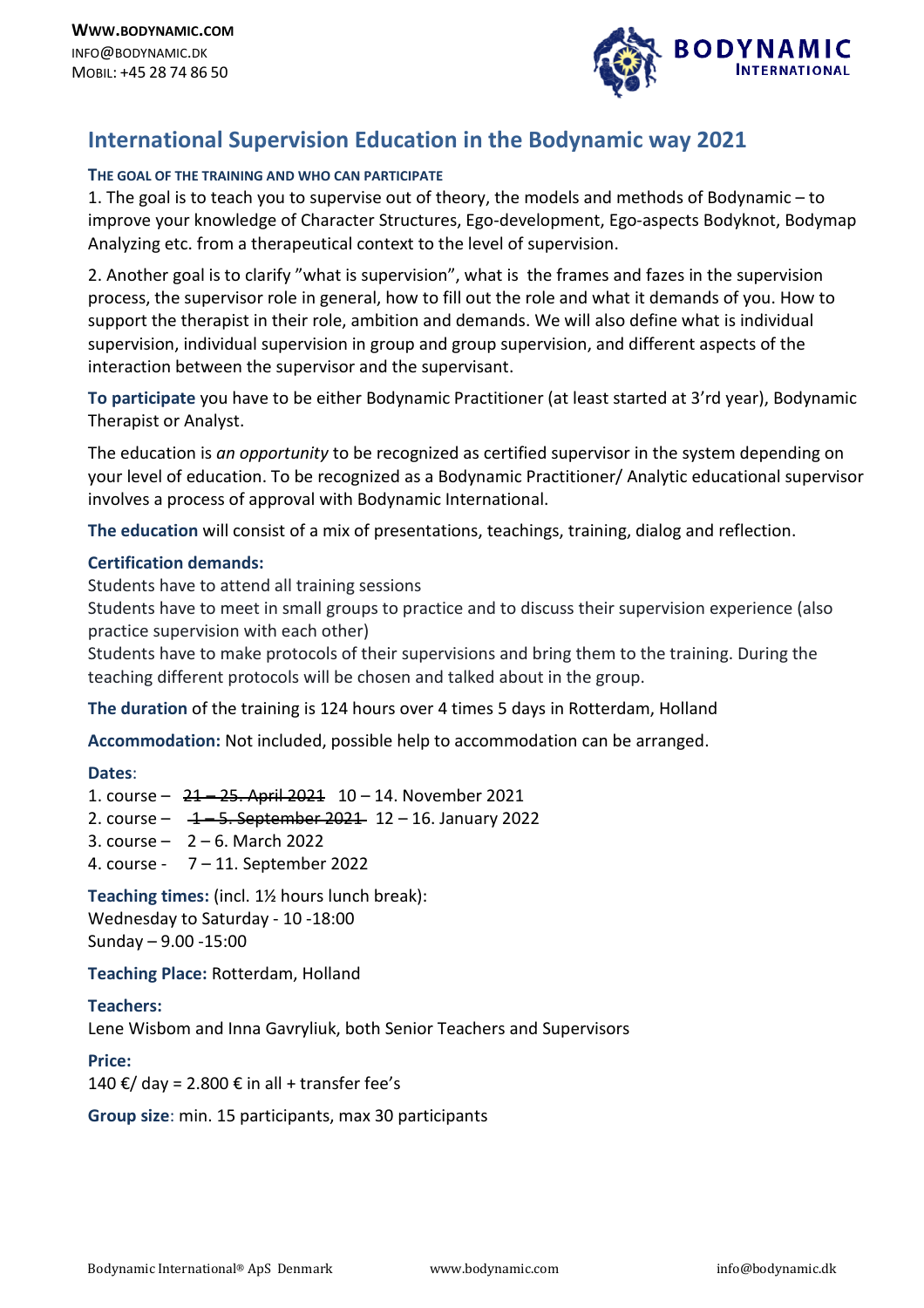**WWW.BODYNAMIC.COM** INFO@BODYNAMIC.DK MOBIL: +45 28 74 86 50



- **1. TIME: BASIC KNOWLEDGE AND CONSCIOUSNESS OF WHAT IS SUPERVISION AND THE ETHICS OF THE ROLE**:
- Deepen into understanding of Character Structures and Bodyknot basic and full, to be able to supervise from a place of more knowledge.
- The difference of therapy and supervision
- How to create a safe space for supervision  $-$  a supervision friendly culture
- Basics around transference/ counter transference
- Work with client/ supervisant contract's and how to create and use protocols.
- Ethical dilemmas and considerations concerning the role of supervisor and supervision
- Keeping the inner contact between the Body-ego to the Integrated-ego and at the same time being empathically present and open in the relation and be able to rest in the Me.
- Exploring central Ego Functions that support the role of the supervisor and keep communication alive.
- **2. TIME: THEMES AROUND WHEN AND HOW TO USE EXERCISES, TOUCHING AND BODYMAPS**
- Deepen into the understanding of Ego-Functions and how to analyze and use the information from the Bodymap
- Concrete work with supervision in Ego Functions and functional anatomy (exercises)
- How to distinguish Shock Trauma/ developmental trauma/ PTSD and complex PTSD in the lifestory, body reading and Bodymap and how to work it.
- Focus on supervision related to trauma work.
- Secondary traumatization and parallel processes
- How to help the client to contact deeper layers of life-anchored resources.
- How these resource conditions can be used to heal a traumatized ego and nerve system and become a starting point for many working processes.
- How can you come around all the aspects in a trauma work that determines, that the client can make peace with the event.
- How to work with dependency/ co-dependency, addiction
- **3. TIME: THEMES AROUND DIFFERENT LEVELS OF CONSCIOUSNESS, EMOTIONS, EGO ASPECTS AND WORK WITH GROUPS**
- How to use and understand the different levels of consciousness and Ego-aspects.
- Deepen into the different emotions and the impulse and movement in them what are they telling us.
- Ego-aspects into the role and where therapists can lose themselves
- Role plays to investigate transference/ counter transference
- Deepening into the differences and special aspects of individual therapy/ supervision, group therapy/ supervision and therapy/ supervision in groups and how to work with them, ex. reflecting teams.
- How to use the Bodynamic ways in praxis ex. the difference in mirroring and imitating.
- How in supervision find the topic and goal case related/ problem related
- **4. TIME: SUPERVISION REGARDING ETHICS, THESIS WORK, VIDEO SUPERVISION AND BODYMAPPING AND OTHER SYSTEMS TERMINOLOGY**
- Different supervision models what is Bodynamic way and the different levels of approach mind, emotions, body
- Therapy in supervision boundaries around what to work and for how long and in what role
- Help to make rules for cancelations and other ethical dilemmas
- Develop ways of explaining the different theories into everyday language learn how to use the Bodynamic dictionary with clients.